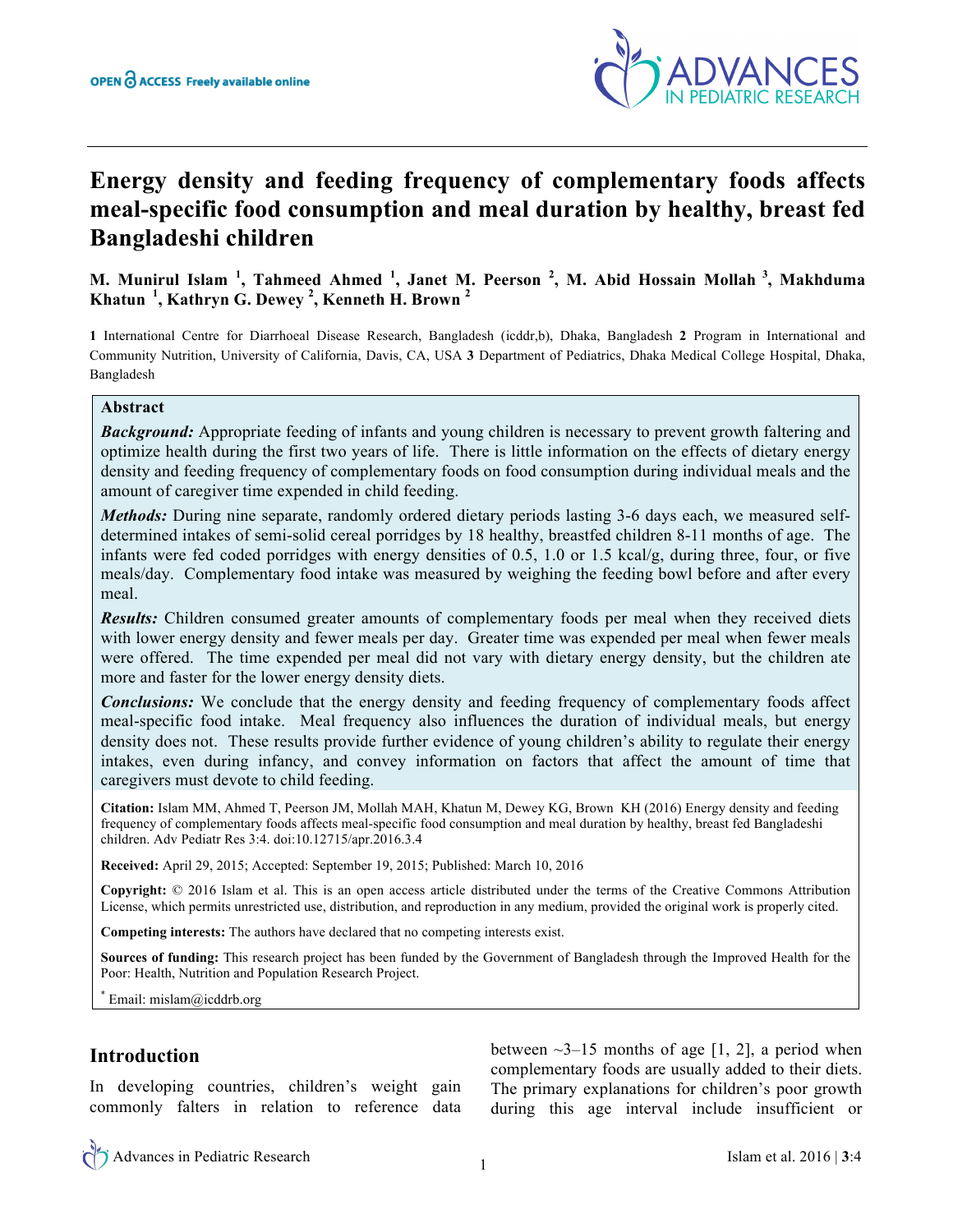inappropriate dietary intakes and frequent infections. Infants older than six months require complementary foods of appropriate energy and nutrient densities in addition to breast milk to meet their physiological requirements. The relatively high energy requirements of young children, together with their limited stomach capacity, make it difficult for them to satisfy their energy needs, particularly if the energy density of the diet is low or if only a few meals are offered each day [3, 4, 5]. Dietary energy density and feeding frequency are independently related to total daily energy intake; thus, both need to be considered in developing recommendations for infant feeding [5]. With the greater energy density of complementary foods, fewer meals can be provided and, conversely, when more meals are offered, energy requirements can be met with diets of lower energy density.

The effects of dietary energy density and feeding frequency on food intakes from each meal have been studied in fully weaned children recovering from malnutrition [5]. The children consumed the greatest amount of food during the first meal of the day, and the amounts consumed during single meals were inversely related to their energy density and the children's weight-for-length *z*-score [6, 7]. Interestingly, the children consumed a greater amount of complementary food per minute when they received foods with lower energy density. The same relationships between feeding frequency, dietary energy density, and total daily energy intakes have been observed among breastfed children, but no information has been reported on meal-specific food consumption by healthy, breastfed children.

The amount an infant eats during individual feeding episodes reflects not only the appetite of the infant, but also the composition of the meal and the attitudes and behaviors of the caregiver [8, 9]. Satiety is largely determined by the amount of food that is offered at each meal [10, 11, 12] and the palatability of foods. Post-prandial satiety inhibits further eating following a meal and affects the inter-meal interval and the amount consumed when food is next offered [13]. Infants are able to modify their energy intakes when diets with a varied energy density are offered *ad libitum*, even as early as six weeks of age [8]. Dietary studies that collected meal-specific information on energy intake showed considerable



meal-to-meal variability [6, 14, 15, 16], whereas total daily energy intake was quite stable [15].

Caregivers' time constraints due to other responsibilities can influence their child's feeding behaviors [16, 17]. In poor households in lowerincome countries, women are generally responsible for childcare; but they have multiple other household chores [17]. Thus, caregivers' time availability also can be an important determinant of children's total dietary intake.

In this paper, we have examined under controlled conditions the effects of dietary energy density and feeding frequency of complementary foods on the amount of food consumed and time expended in feeding breastfed children during each meal. We hypothesized that increasing the energy density and feeding frequency of complementary foods would positively affect energy intake from these foods, but would necessitate a greater amount of time for child feeding.

## **Methods**

## *Study site and participants*

The research was conducted in a peri-urban community of Dhaka, Bangladesh, and the Advanced Bio Medical Research Ward (ABRU) of the International Centre for Diarrhoeal Disease Research, Bangladesh (icddr,b). Eighteen healthy children (8 boys and 10 girls), aged 8–11 months, who reportedly were being breastfed at least six times a day and receiving complementary foods at least twice a day were invited to participate in dietary screening studies in their homes. All children were required to have a length-for-age *z*-score > -2.0 and weight-for-length *z*score between -1.5 and +1.5 with respect to international reference data [18], and their mothers had to have a body mass index  $(BMI) > 18.5 \text{ kg/m}^2$ . Children were excluded if they had any acute or chronic illness or congenital anomalies, or if they were exclusively breastfed, exclusively formula fed, or fully weaned. Written, informed consent was obtained from the mother of each child. The research protocol was approved by the institutional review boards of the University of California, Davis and icddr,b.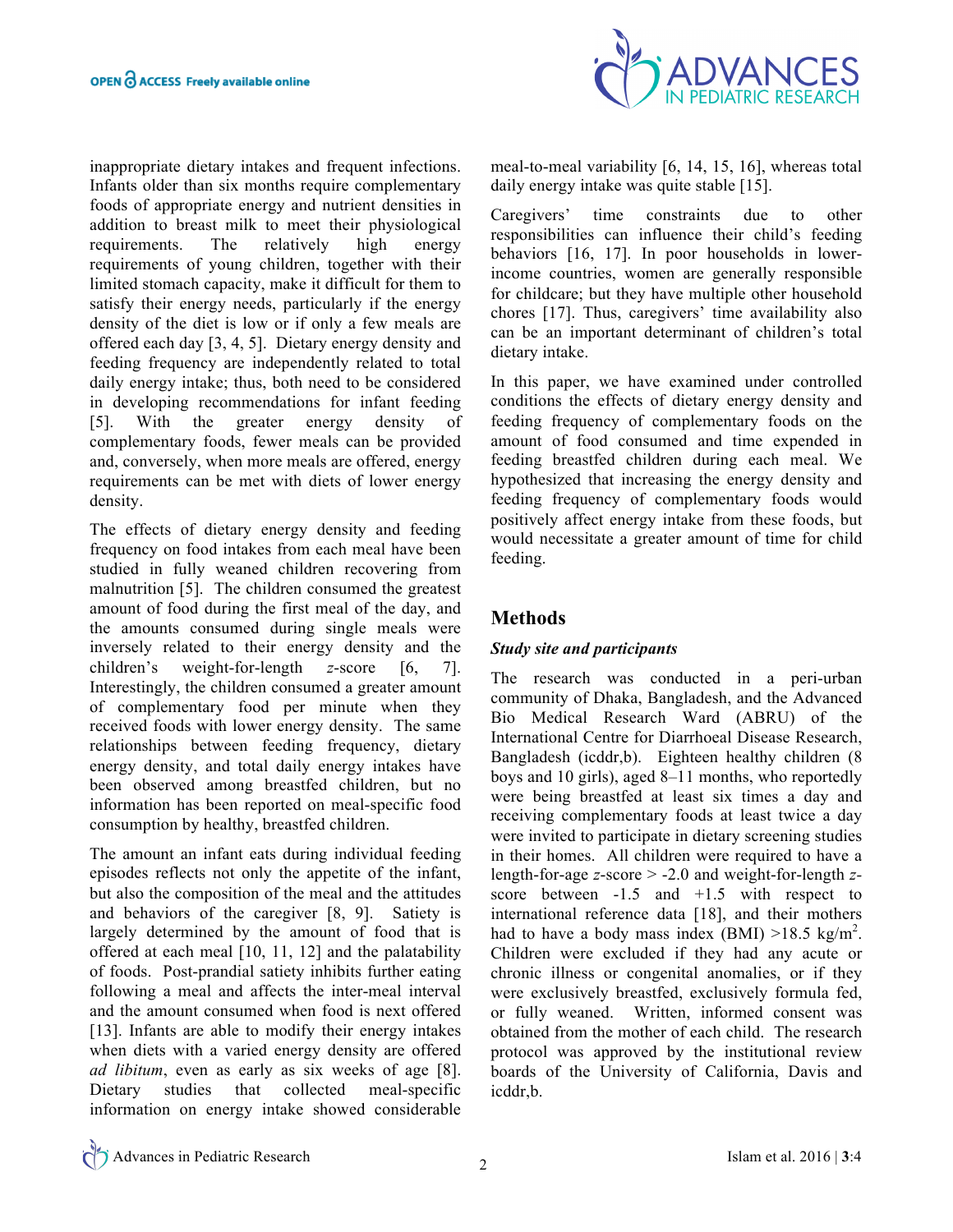### *Study protocol*

The caregivers' reported feeding practices were confirmed by direct observation during two consecutive 12-hour periods at their homes, as described previously [19]. Eligible children and their mothers were admitted to the ABRU for a period of 42 days. During the initial three day acclimation period, the study children were provided with a diet containing 1.0 kcal/g three times per day. Thus, we were able to confirm that all the children would accept the study diets and that their mothers were able to adhere to the study procedures. During the subsequent study periods, complementary foods were offered three, four or five times per day at prescheduled times. Specifically, the meals were offered at 0800–0900, 1300–1400 and 2000–2100 hours when the feeding frequency was three meals per day; 0700–0800, 1100–1200, 1500–1600 and 2000–2100 hours when the frequency was four meals per day; and 0600–0700, 0930–1030, 1330–1430, 1700–1800 and 2000–2100 hours when the frequency was five meals per day. The mothers were advised to breastfeed according to their usual pre-study feeding



pattern, or more frequently if the infant demanded, except that they were requested not to breastfeed during the hour before each of the scheduled complementary feeds.

Each of the three study periods lasted for 13 days. The sequence of the study periods was randomly ordered with regard to the feeding frequency, and within each permutation of feeding frequency the order of the energy densities was also randomly allocated. An example of one dietary sequence is shown in Figure 1.

#### *Measurement of complementary food intake*

All feeding episodes took place under the supervision of clinical staff. Food portions were weighed before and after serving on an electronic balance with 0.1 g precision (Sartorius TE 4101, Goettingen, Germany), and the actual amount consumed was calculated by subtracting the amount of the leftover food from the amount offered. Pre-weighed napkins were provided to swab any food that was vomited or spilled, and any such losses were subtracted from the amount offered.

|                                     | Adap-<br>tation | Study period 1 |                                                                                                               |   |     | Study period 2 | Study period 3 |     |     |     |    |
|-------------------------------------|-----------------|----------------|---------------------------------------------------------------------------------------------------------------|---|-----|----------------|----------------|-----|-----|-----|----|
| Study day                           |                 | 4              |                                                                                                               |   | 17  |                |                | 30  |     |     | 42 |
| Feeding<br>frequency<br>(meals/day) | 3               |                | 4                                                                                                             | 3 |     | 3              | 3              |     |     | 5   |    |
| Energy density<br>(kcal/g)          | 1.0             | 0.5            | 1.0<br>1.5                                                                                                    |   | 1.0 | 0.5            | 1.5<br>1       | 1.5 | 1.0 | 0.5 |    |
| Measurements                        |                 |                |                                                                                                               |   |     |                |                |     |     |     |    |
| Complementary<br>food intake (g)    |                 |                |                                                                                                               |   |     |                |                |     |     |     |    |
| Body weight<br>(kg)                 |                 |                | x x x   x x x x x x   x x x   x x x   x x x   x x x x x x   x x x   x x x   x x x   x x x x x x x x x x x x x |   |     |                |                |     |     |     |    |
| Length                              | x               |                |                                                                                                               | х |     | x              |                | x   |     | х   |    |

**Figure 1.** Example of a sequence of a dietary regimen in study protocol. x indicates the days on which a measurement was made; y indicates the days for which data on complementary food intake were included in the analyses. For different subjects, the order of feeding frequency was randomly assigned by study period, and the sequences of dietary energy density were randomly assigned within each level of feeding frequency. Each of the three study periods was 13 days.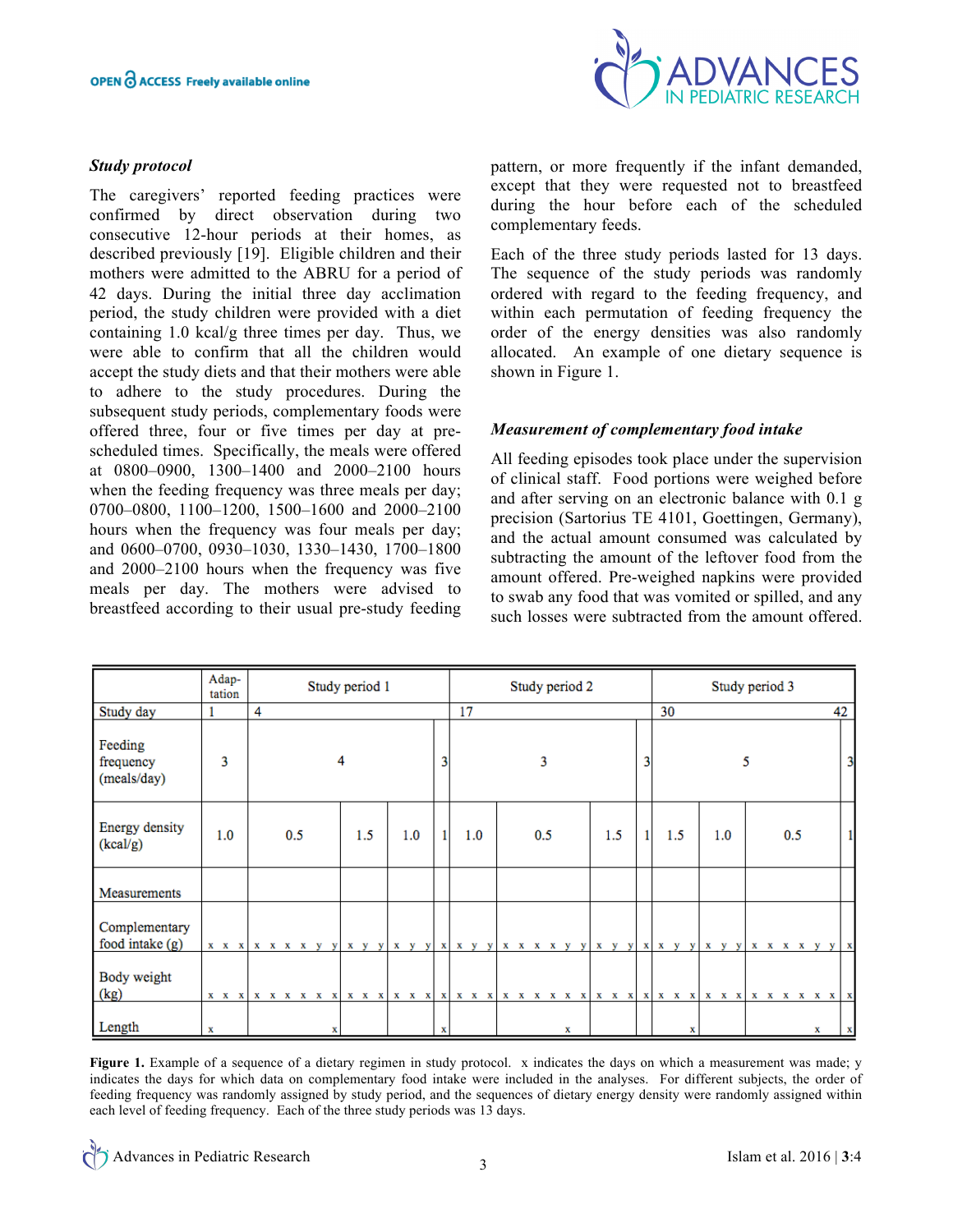

During each study period, the mothers were asked to spoon feed the respective diet to their child *ad libitum* under the supervision of study personnel. Each meal was continued until the child refused the food on three occasions separated by a one minute 'rest period', as described previously [19, 20]. The total duration of the feeding was recorded excluding these rest periods.

### *Statistical analysis*

The primary response variables were the amount of food consumed per meal (g/meal), energy intake from complementary foods (kcal/meal), and total time required for each meal (min/meal). Data were analyzed from days 5 and 6 for the lowest energy density diet (0.5 kcal/g), and days 2 and 3 for the two higher energy density diets  $(1.0 \text{ kcal/g and } 1.5)$ kcal/g), as explained previously [19]. Descriptive statistics (mean, standard deviation or standard error, as appropriate and median, inter-quartile ranges) were calculated for all continuous variables. The data were analyzed with the SAS Mixed Model procedure, after first confirming the normal distribution of the dependent variables or completing any necessary transformations of data. The main effects that were included in the models were the meal number (meal-1 through meal-5), dietary energy density (three levels), frequency of feeding (three levels), diet periods (three levels), individual (random) effects, and the two-way interactions between energy density and meal number, and between feeding frequency and meal number. An autoregressive covariance structure was assumed for the within-individual error term. If, any of the independent variables was found to be significant ( $p \le 0.05$ ), then Tukey's test was performed to examine the pair-wise levels of significance.

## **Results**

### *Study participants*

The infants' mean length-for-age and weight-forlength *z-*scores were less than the reference population medians [18], but all values were within the normal range, as per the study entry criteria. Maternal BMI ranged from 18.7 to  $25.8 \text{ kg/m}^2$ , so no mothers were considered to be chronically energy deficient or overweight. The mean ages of the children and mothers were  $\sim$ 9 months and  $\sim$ 23 years, respectively (Table 1).

**Table 1.** Initial characteristics of the mothers and children <sup>a</sup>

| <b>Characteristics</b>                    | Value                               |  |  |  |  |  |
|-------------------------------------------|-------------------------------------|--|--|--|--|--|
| Child's age (months)                      | $9.2 \pm 0.9$ (8, 11)               |  |  |  |  |  |
| Child's body weight (kg)                  | $7.46 \pm 0.66$ (6.36, 8.52)        |  |  |  |  |  |
| Child's length (cm)                       | $66.9 \pm 1.9$ (64.2, 71.0)         |  |  |  |  |  |
| Child's length-for-age $(z\text{-score})$ | $-1.14 \pm 0.6$ ( $-1.80$ to 0.56)  |  |  |  |  |  |
| Child's weight-for-length                 |                                     |  |  |  |  |  |
| $(z\text{-score})$                        | $-0.30 \pm 0.60$ ( $-1.37$ to 0.84) |  |  |  |  |  |
| Mother's age (years)                      | $22.7 \pm 2.5$ (19.0, 28.0)         |  |  |  |  |  |
| Mother's body weight (kg)                 | $44.5 \pm 3.3$ (40.0, 54.3)         |  |  |  |  |  |
| Mother's height (m)                       | $1.48 \pm 0.04$ (1.39, 1.57)        |  |  |  |  |  |
| Mother's BMI ( $\text{kg/m}^2$ )          | $20.3 \pm 1.6$ (18.7, 25.8)         |  |  |  |  |  |

 $^{\circ}$  All values are mean  $\pm$  SD; range in parentheses

Sixty-six percent of mothers and 77% of fathers had 1–10 years of school education. All the participants' houses had electricity and most had access to drinking water from nearby standpipes. The median household income was US\$ 50.00 per month (Table 2).

### *Amount of complementary food intake*

The amounts of the children's food intake at individual meals (g/meal) are shown in Table 3 in relation to the energy density and feeding frequency of the complementary food. The children consumed a greater amount of complementary foods per meal when they were receiving diets with lower energy density and when fewer meals were offered per day. In other words, when the feeding frequency of complementary foods increased, the amount of food consumption did not change proportionately in each meal. In particular, when fewer meals were offered, intakes per meal increased throughout the day. However, when more meals were provided, intakes tended to increase and then decline during the course of the day.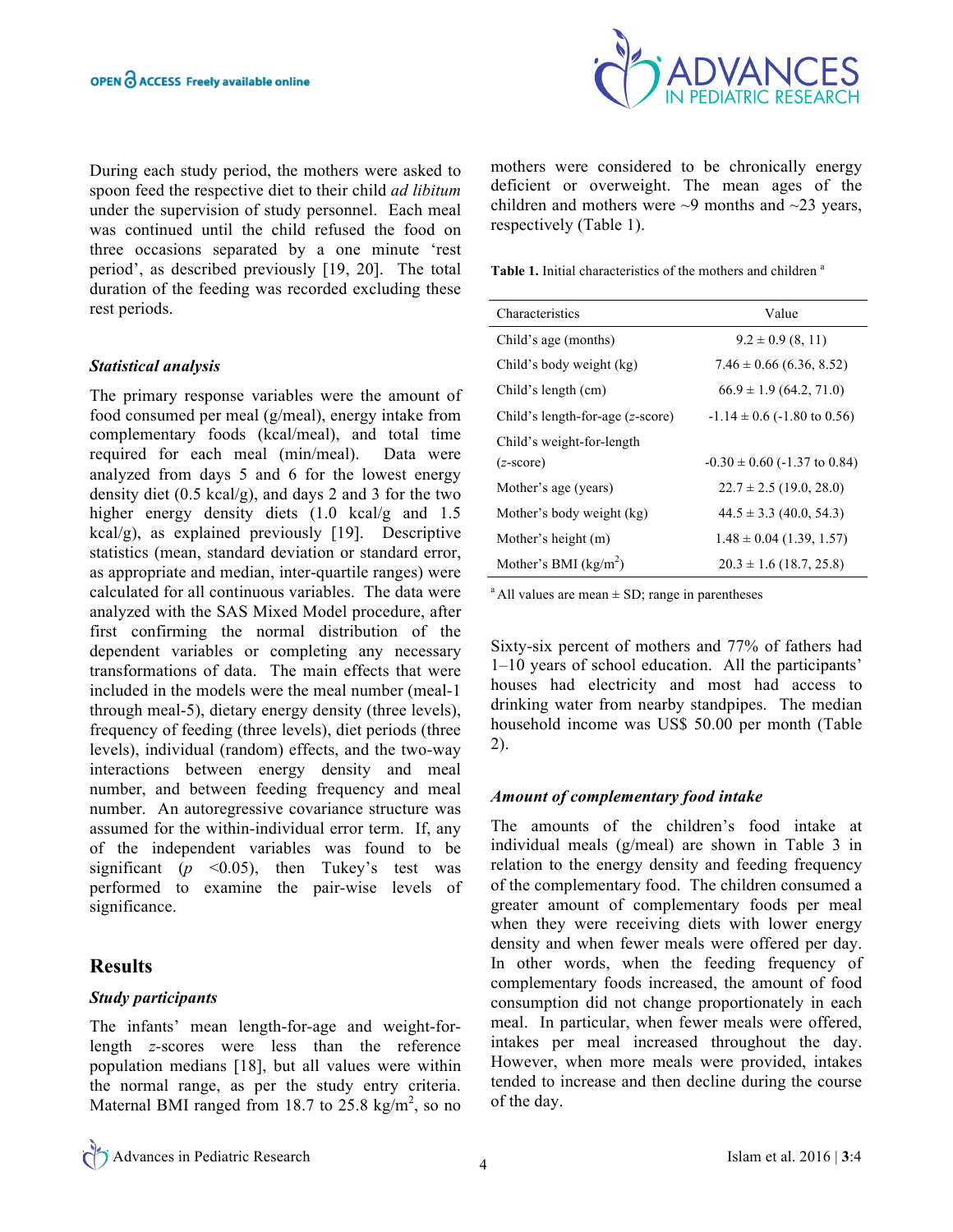

|  |  |  | Table 2. Socioeconomic characteristics of the study subjects <sup>a</sup> |  |  |
|--|--|--|---------------------------------------------------------------------------|--|--|
|--|--|--|---------------------------------------------------------------------------|--|--|

**Table 3.** Food intake (g/meal) by dietary energy density, feeding frequency and meal number<sup>a</sup>

| Variable                                   | Value $(\% )$     |                          |                |              |                |             |                |        |  |
|--------------------------------------------|-------------------|--------------------------|----------------|--------------|----------------|-------------|----------------|--------|--|
| Mother's educational status                |                   |                          |                |              |                | Meal number |                |        |  |
| No education                               | 5(28)             |                          |                | $\mathbf{1}$ | $\overline{c}$ | 3           | $\overline{4}$ | 5      |  |
| 1 to 5 years of school                     | 6(33)             | Energy                   | 0.5            |              |                |             |                |        |  |
| 6 to 10 years of school                    | 6(33)             | density                  |                |              |                |             |                |        |  |
| More than 10 years of school               | 1(6)              | (kcal/g)                 |                |              |                |             |                |        |  |
| Father's educational status                |                   | Feeding                  | 3              | 129.7        | 138.2          | 134.2       |                |        |  |
| No education                               | 4(22)             | frequency<br>(meals/day) |                | (45.0)       | (44.4)         | (41.9)      |                |        |  |
| 1 to 5 years of school                     | 7(39)             |                          | $\overline{4}$ | 122.3        | 125.7          | 127.7       | 133.0          |        |  |
| 6 to 10 years of school                    | 7(39)             |                          |                | (34.9)       | (34.5)         | (45.5)      | (29.2)         |        |  |
| More than 10 years of school               | 0(0)              |                          |                |              |                |             |                |        |  |
| Monthly family income (US\$)               | 50 $(41, 91)^{a}$ |                          | 5              | 117.7        | 110.4          | 123.5       | 128.4          | 126.4  |  |
| No. of rooms in the house                  | $1(1, 1.3)^a$     |                          |                | (46.0)       | (55.1)         | (50.3)      | (47.8)         | (48.1) |  |
|                                            |                   | Energy                   | 1.0            |              |                |             |                |        |  |
| Roof material                              |                   | density<br>(kcal/g)      |                |              |                |             |                |        |  |
| Concrete                                   | 1(6)              |                          |                |              |                |             |                |        |  |
| Corrugated tin                             | 11(61)            | Feeding<br>frequency     | 3              | 124.5        | 129.8          | 137.4       |                |        |  |
| Thatched                                   | 6(33)             | (meals/day)              |                | (49.6)       | (48.9)         | (55.2)      |                |        |  |
| Floor material                             |                   |                          |                |              |                |             |                |        |  |
| Concrete                                   | 6(33)             |                          | 4              | 112.0        | 136.0          | 129.6       | 121.0          |        |  |
| Earthen                                    | 10(56)            |                          |                | (47.6)       | (52.6)         | (41.3)      | (55.9)         |        |  |
| Other                                      | 2(11)             |                          | 5              | 108.9        | 101.2          | 120.4       | 110.9          | 106.8  |  |
| Drinking water                             |                   |                          |                | (37.6)       | (34.8)         | (42.4)      | (45.6)         | (36.1) |  |
| Standpipe                                  | 10(56)            | Energy                   | 1.5            |              |                |             |                |        |  |
| Tube well                                  | 2(11)             | density<br>(kcal/g)      |                |              |                |             |                |        |  |
| Other                                      | 6(33)             |                          |                |              |                |             |                |        |  |
| Electricity                                |                   | Feeding<br>frequency     | 3              | 112.9        | 118.4          | 130.5       |                |        |  |
| Yes                                        | 18 (100)          | (meals/day)              |                | (49.6)       | (47.0)         | (65.6)      |                |        |  |
| No                                         | 0(0)              |                          |                |              |                |             |                |        |  |
|                                            |                   |                          | 4              | 105.1        | 105.7          | 109.9       | 100.1          |        |  |
| <sup>a</sup> median (inter-quartile range) |                   |                          |                | (46.2)       | (38.1)         | (41.6)      | (46.2)         |        |  |
|                                            |                   |                          | 5              | 102.9        | 95.9           | 92.7        | 105.3          | 87.1   |  |
| $\cdot$ $\sim$                             |                   |                          |                | (37.0)       | (42.2)         | (45.1)      | (38.2)         | (38.6) |  |

Similarly, there was a significant interaction between dietary energy density and meal number  $(p = 0.044)$ . Intake per meal tended to increase throughout the day with the lowest energy density diet, but increase and fall with the two higher energy density diets. The data are presented in relation to body weights in Table 4 and Figures 2 and 3, and the same meal-wise patterns were evident as when absolute amounts of food intake were considered.

 $a$  All values are mean (SD);  $b$  Main effects by mixed model ANOVA: dietary energy density, *p* <0.001; feeding frequency, *p*   $\leq 0.001$ ; meal number,  $p = 0.005$ ; interaction: dietary energy density X meal number,  $p = 0.044$ ; interaction: feeding frequency X meal number,  $p \le 0.001$ 

The maximum intake of complementary food from a single meal for any combination of dietary energy density and feeding frequency ranged from 16.5–37.0 g/kg body weight (mean  $25.0 \pm 6.0$ ) for the different children.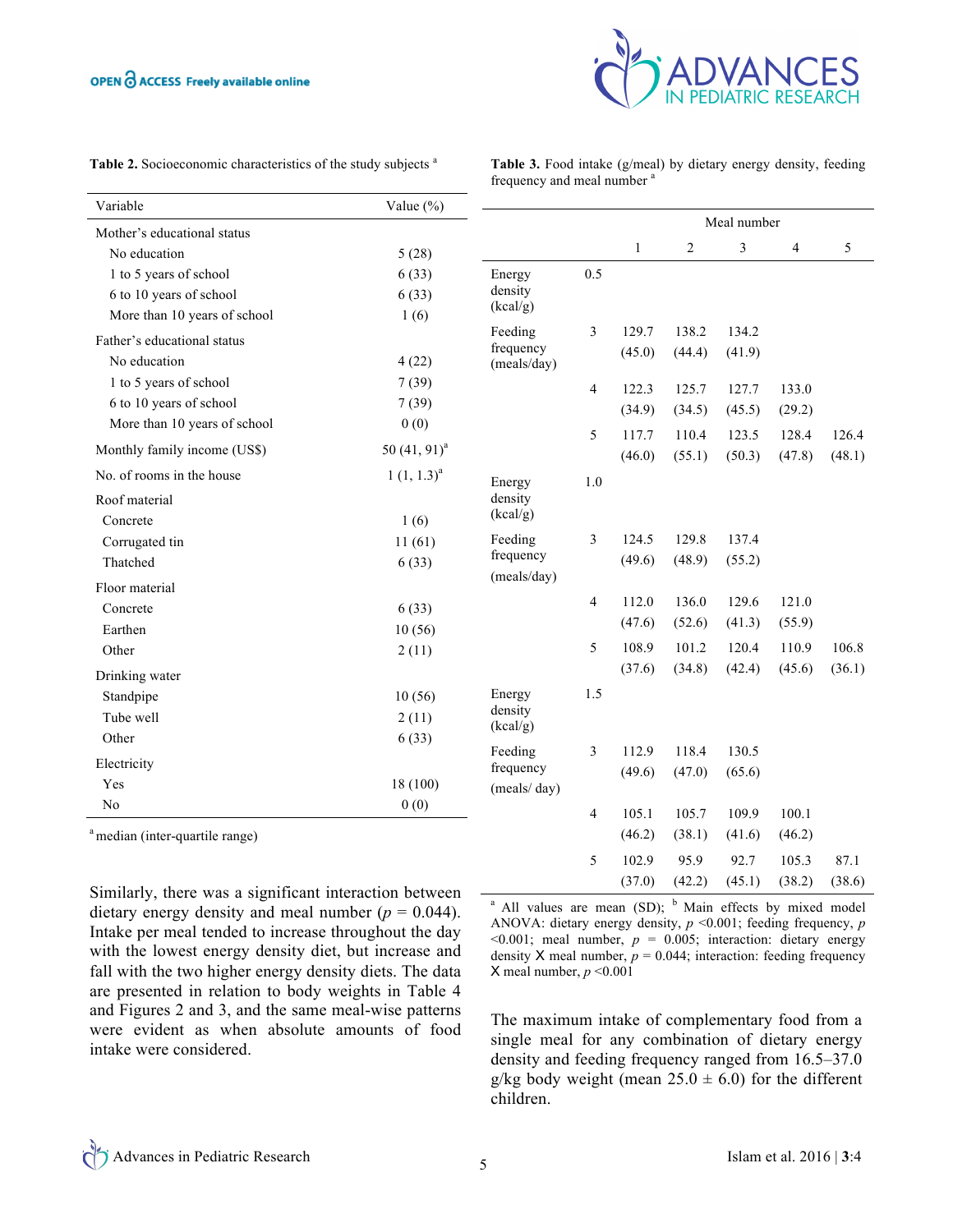



**Figure 2.** Mean (±standard error (SE) complementary food intake (g/kg BW/meal) by feeding frequency of complementary foods, controlling for dietary energy density. Food intakes per meal were significantly greater when fewer meals were offered (p <0.001) and there was a significant interaction between feeding frequency and meal number,  $(p = 0.012)$ , ANOVA. Within a particular level of feeding frequency, different letters are significantly different,  $p \le 0.05$ , Tukey's test. BW is body weight.



**Figure 3.** Mean (±SE) complementary food intake (g/kg BW/meal) by dietary energy density of complementary foods, controlling for feeding frequency. Food intakes per meal were

significantly greater with lower energy density ( $p \le 0.001$ ), and there was a significant interaction between energy density and meal number,  $(p = 0.046)$ , ANOVA. Within dietary energy density level, different letters are significantly different,  $p < 0.05$ , Tukey's test. BW is body weight.

Table 4. Food intake (g/body weight<sup>-1</sup> per·meal) by dietary energy density, feeding frequency and meal number <sup>a</sup>

|                                     |                         | Meal number   |                |                         |                |               |  |  |
|-------------------------------------|-------------------------|---------------|----------------|-------------------------|----------------|---------------|--|--|
|                                     |                         | $\mathbf{1}$  | $\overline{c}$ | $\overline{\mathbf{3}}$ | $\overline{4}$ | 5             |  |  |
| Energy<br>density<br>(kcal/g)       | 0.5                     |               |                |                         |                |               |  |  |
| Feeding<br>frequency<br>(meals/day) | $\overline{\mathbf{3}}$ | 16.2<br>(7.0) | 17.3<br>(5.1)  | 16.8<br>(4.9)           |                |               |  |  |
|                                     | $\overline{4}$          | 15.3<br>(4.4) | 15.7<br>(4.3)  | 16.0<br>(5.6)           | 16.7<br>(3.9)  |               |  |  |
|                                     | 5                       | 14.9<br>(6.0) | 14.0<br>(6.9)  | 15.6<br>(6.4)           | 16.2<br>(6.0)  | 16.0<br>(6.2) |  |  |
| Energy<br>density<br>(kcal/g)       | 1.0                     |               |                |                         |                |               |  |  |
| Feeding<br>frequency<br>(meals/day) | 3                       | 15.4<br>(5.8) | 16.1<br>(5.8)  | 17.0<br>(6.3)           |                |               |  |  |
|                                     | $\overline{4}$          | 13.7<br>(5.4) | 16.7<br>(6.2)  | 16.0<br>(5.0)           | 14.8<br>(6.5)  |               |  |  |
|                                     | 5                       | 13.6<br>(4.6) | 12.5<br>(4.2)  | 15.0<br>(5.3)           | 13.8<br>(5.4)  | 13.3<br>(4.6) |  |  |
| Energy<br>density<br>(kcal/g)       | 1.5                     |               |                |                         |                |               |  |  |
| Feeding<br>frequency<br>(meals/day) | 3                       | 13.8<br>(5.8) | 14.5<br>(5.4)  | 16.0<br>(7.8)           |                |               |  |  |
|                                     | 4                       | 12.9<br>(5.1) | 13.0<br>(4.1)  | 13.7<br>(5.2)           | 12.5<br>(5.6)  |               |  |  |
|                                     | 5                       | 12.4<br>(4.2) | 11.6<br>(5.1)  | 11.2<br>(5.5)           | 12.8<br>(4.6)  | 10.6<br>(4.7) |  |  |

<sup>a</sup> All values are mean (SD);  $<sup>b</sup>$  Main effects by mixed model</sup> ANOVA: dietary energy density, *p* <0.001; feeding frequency, *p*   $\leq 0.001$ ; meal number,  $p = 0.003$ ; interaction: dietary energy density X meal number,  $p = 0.046$ ; interaction: feeding frequency X meal number,  $p = 0.012$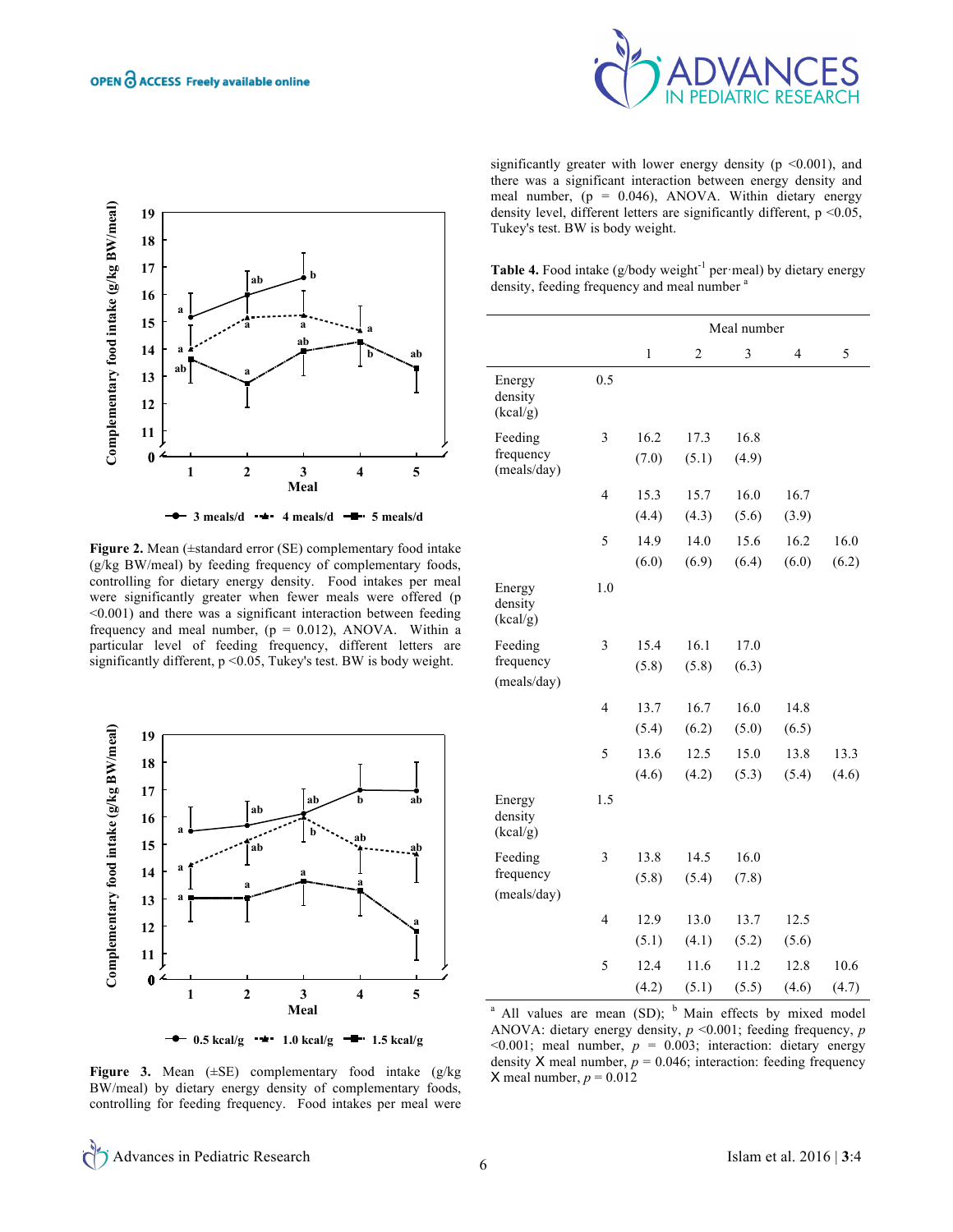

The maximum amount consumed occurred with the lowest density and lowest frequency dietary regimen.

#### *Energy intake from complementary food*

Figure 4 illustrates the energy intake per kg at individual meals (kcal/kg body weight  $\cdot$ <sup>1</sup> · meal<sup>-1</sup>) in relation to feeding frequency while controlling for dietary energy density. Energy intake per meal was greater when three meals were offered, and the intake increased during the course of the day. By contrast, there were no significant meal-related changes during the day when more meals were served.



**Figure 4.** Mean (±SE) energy intake from complementary food (kcal/kg BW/meal) by feeding frequency of complementary foods, controlling for dietary energy density. Energy intake per meal was significantly greater when fewer meals were offered (p <0.001), and there was a significant interaction between feeding frequency and meal number,  $(p = 0.019)$ , ANOVA. Within a particular level of feeding frequency, different letters are significantly different,  $p \le 0.05$ , Tukey's test. BW is body weight.

The meal-specific energy intakes (kcal/kg body weight<sup>-1</sup> · meal<sup>-1</sup>) are shown in Figure 5 in relation to dietary energy density controlling for feeding frequency. Energy intakes per meal were significantly greater with higher energy density diets, and energy intakes did not vary by meal number. On the other hand, the energy intakes at each meal tended to

increase during the course of the day with the lower energy density diet.



**Figure 5.** Mean (±SE) energy intake from complementary food (kcal/kg BW/meal) by dietary energy density of complementary foods, controlling for feeding frequency. Energy intake per meal was significantly greater with higher energy density diets (p <0.001) and there was no significant interaction between energy density and meal number,  $(p = 0.15)$ , ANOVA. BW is body weight.

#### *Time expended for food consumption*

The time expended during individual meals (min/meal) is shown in relation to the energy density and feeding frequency of complementary food in Table 5. The mean amounts of time expended for each meal ranged from 7.6 to 10.4 minutes in relation to different combinations of dietary energy density and feeding frequency.

Significantly more time was expended to complete individual meals when fewer meals were provided per day  $(p \le 0.001)$  (Figure 6), and there was a significant interaction between feeding frequency and meal number  $(p = 0.002)$ . The time expended per meal did not vary significantly throughout the day when three or four meals were offered; however, the time spent feeding each meal decreased during the day when more meals were provided.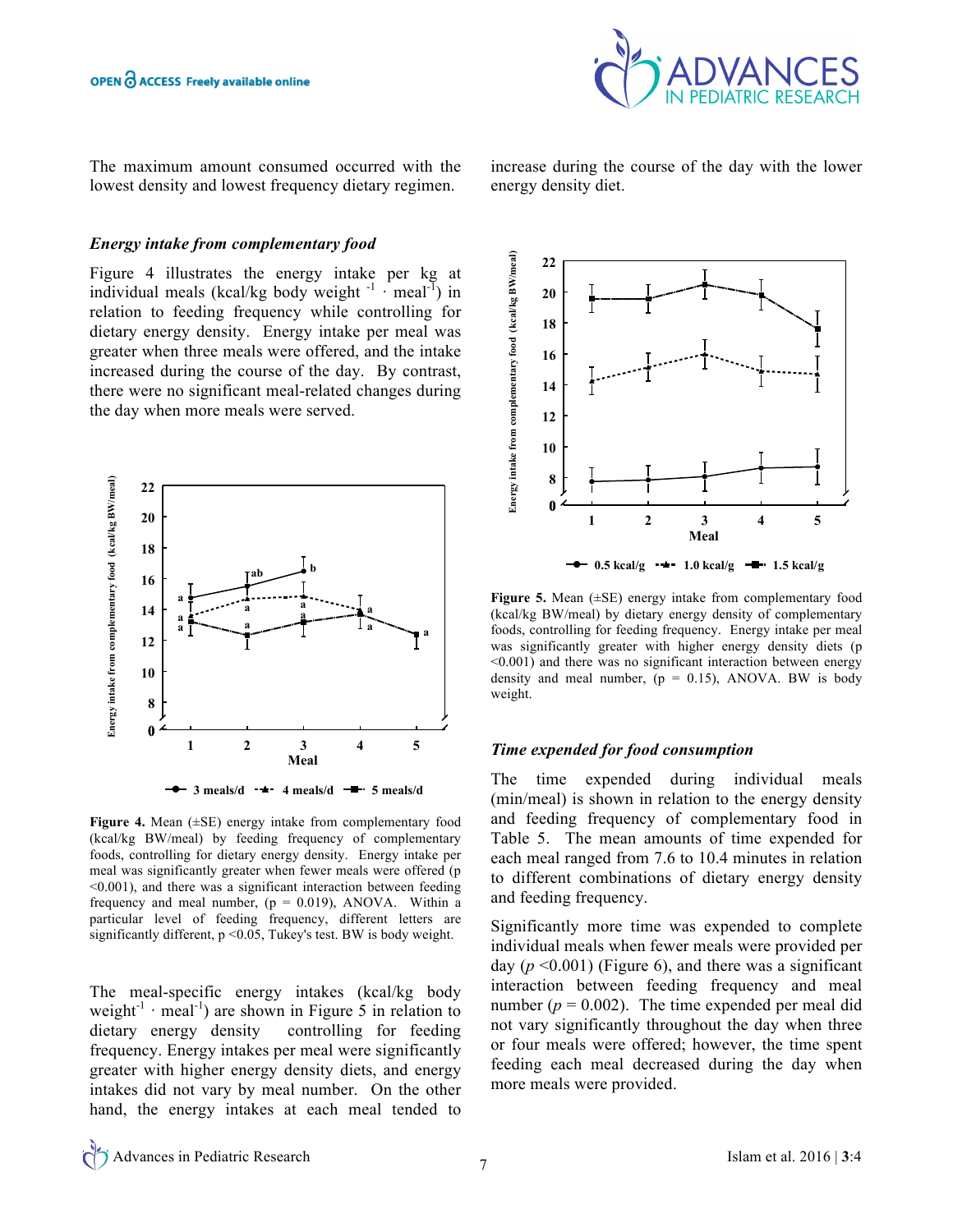



**Figure 6.** Mean (±SE) complementary feeding time (min/meal) by feeding frequency of complementary foods, controlling for dietary energy density. The time expended per meal was significantly greater when fewer meals were offered per day (p <0.001) and there was a significant interaction between feeding frequency and meal number,  $(p = 0.002)$ , ANOVA. Within a particular level of feeding frequency, different letters are significantly different, p <0.05, Tukey's test.

There were no significant effects of dietary energy density on time expended per meal  $(p = 0.77)$  and no significant interactions between energy density and meal number (Figure 7) ( $p = 0.144$ ). In general, there was a slight, but non-significant, decline in time per meal during the course of the day, regardless of the dietary energy density.

#### *Food intake velocity*

Figure 8 illustrates the velocity of food consumption (g/kg body weight<sup>-1</sup> · min<sup>-1</sup>) at each meal in relation to feeding frequency, controlling for dietary energy density. There were no overall differences in feeding velocity by feeding frequency, but there was a significant interaction between feeding frequency and meal number ( $p = 0.005$ ). When three meals per day were offered there were no meal-wise differences in velocity of food intake, but the velocity of intake increased and declined during the course of the day

when four or five meals were provided. Food intake was significantly faster with the low density diet compared with the high density diets (Figure 9), and the intake velocity tended to increase during the day with the low density diets, but not the higher density one.

There was a significant positive relation between the time expended during each meal and the amount of complementary food consumed per minute (*p* <0.001). Regardless of the energy density and feeding frequency of complementary foods, for each additional minute of duration of each meal, the velocity of food intake (g/min) was 2.7 g greater per meal.



**Figure 7.** Mean (±SE) complementary feeding time (min/meal) by dietary energy density of complementary foods, controlling for feeding frequency. There was no significant effect of energy density on time expended per meal ( $p = 0.77$ ) and there was no significant interaction between energy density and meal number,  $(p = 0.144)$ , ANOVA. For all dietary energy density levels combined, there was significant effect of meal number ( $p = 0.02$ ) and different letters are significantly different,  $p \le 0.05$ , Tukey's test.

### **Discussion**

The results of this study indicate that the amounts consumed and energy intakes from complementary foods by healthy, breastfed infants 8–11 months age,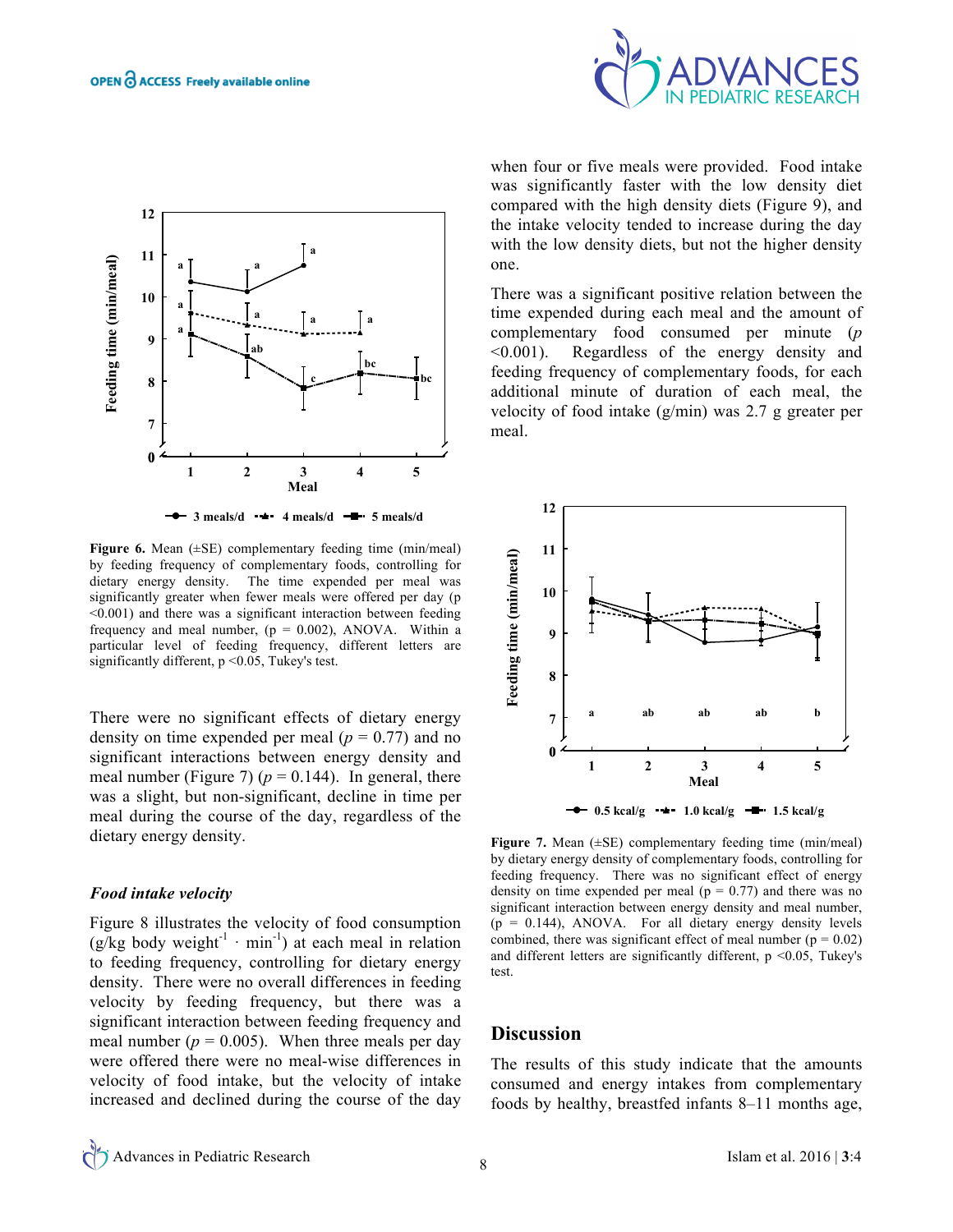

and the time expended during individual meals of the day are affected by the feeding frequency and energy density of these foods.



**Figure 8.** Mean (±SE) velocity of complementary food intake (g/kg BW/min/meal) by feeding frequency of complementary foods, controlling for dietary energy density. The velocity of food intake at each meal was significantly greater when more meals were offered per day ( $p \le 0.001$ ), and there was a significant interaction between feeding frequency and meal number,  $(p =$ 0.005), ANOVA. Within a particular level of feeding frequency, different letters are significantly different,  $p \le 0.05$ , Tukey's test. BW is body weight.

Children tend to consume more during individual meals when they receive lower energy density diets and fewer meals per day. These results are consistent with previously published studies conducted in nonbreastfed, recovering malnourished children [5, 6]. Interestingly, children in the current study tended to consume less food during the first meal of the day than the rest of the meals, which was not the case in a previous study [6].

However, the children in the current study were all breastfeeding *ad libitum* day and night. Thus, it is likely that they were partially sated by night-time and early morning breastfeeding before the first meal of the day was served. The children gradually increased their food intake during the first three to four meals of the day and then either decreased or stabilized their intakes during the following meal(s), depending on the different combinations of feeding frequency and energy density. It seems that during periods of higher feeding frequency or energy density the children were more sated earlier in the day, and their intakes declined during the later meals.

The functional gastric capacity of the young children has been defined in previous studies as the amount they consume when energy density and/or feeding frequency is so low that they are unlikely to be meeting their energy needs, and thus consuming maximally.



**Figure 9.** Mean (±SE) complementary food intake (g/kg BW/min/meal) by dietary energy density of complementary foods, controlling for feeding frequency. The velocity of food intake was significantly greater with lower energy density diets (p <0.001), and there was a significant interaction between energy density and meal number,  $(p = 0.019)$ , ANOVA. Within a particular level of dietary energy density, different letters are significantly different, p <0.05, Tukey's test. BW is body weight.

In previous studies of non-breastfed children the functional gastric capacity varied from 40 to 66 g/kg body weight from a single meal when they were receiving a diet containing 0.5 kcal/g five times per day [6].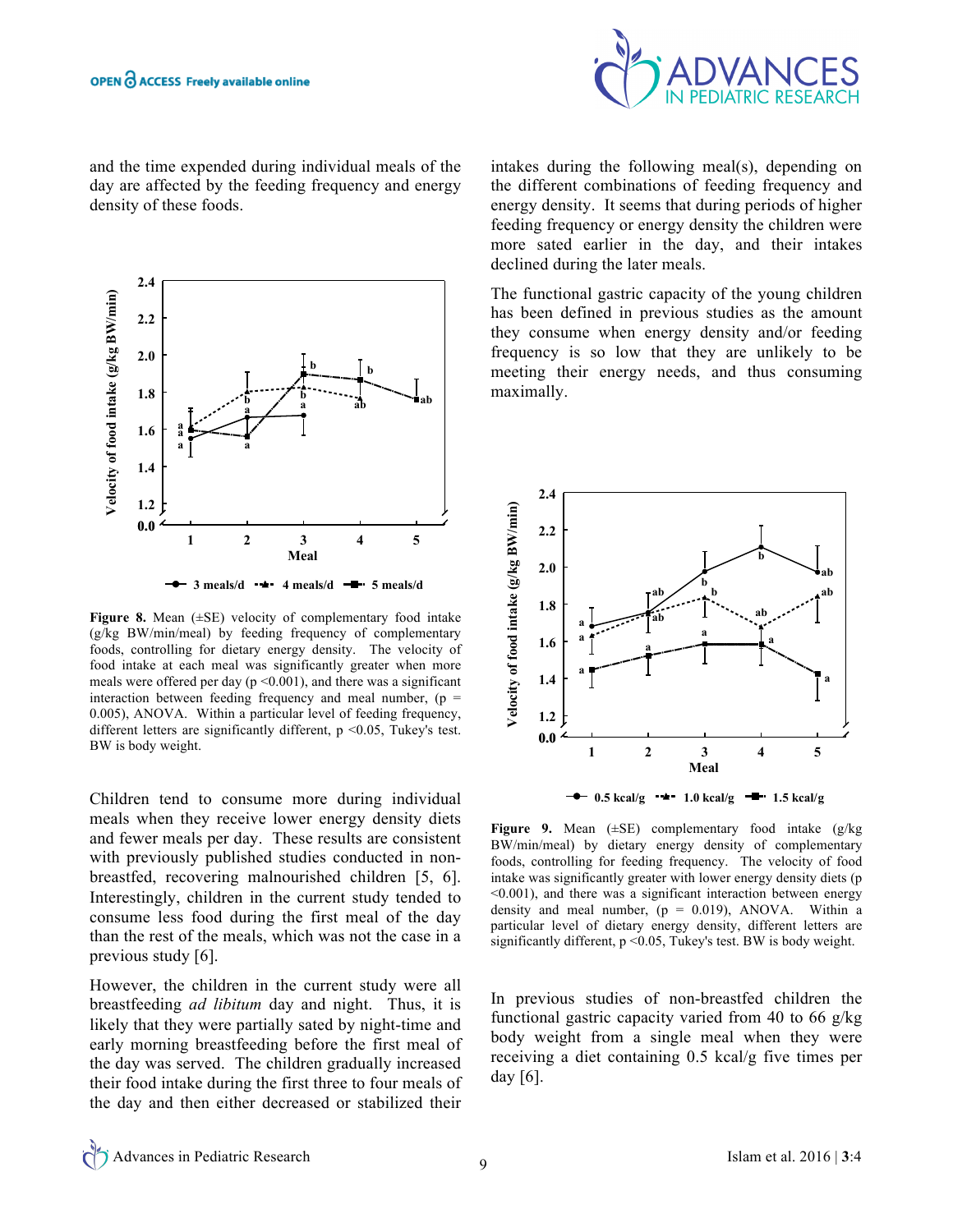|                            |                         | Meal number |                |       |       |       |  |  |
|----------------------------|-------------------------|-------------|----------------|-------|-------|-------|--|--|
|                            |                         | 1           | $\overline{2}$ | 3     | 4     | 5     |  |  |
| Energy density<br>(kcal/g) | 0.5                     |             |                |       |       |       |  |  |
| Feeding                    | 3                       | 10.0        | 9.7            | 10.0  |       |       |  |  |
| frequency<br>(meals/day)   |                         | (2.7)       | (2.6)          | (2.9) |       |       |  |  |
|                            | $\overline{4}$          | 9.9         | 9.4            | 8.9   | 8.5   |       |  |  |
|                            |                         | (3.1)       | (3.4)          | (2.7) | (2.7) |       |  |  |
|                            | 5                       | 9.5         | 9.2            | 7.4   | 8.3   | 8.4   |  |  |
|                            |                         | (3.3)       | (3.1)          | (2.0) | (2.6) | (2.5) |  |  |
| Energy density<br>(kcal/g) | 1.0                     |             |                |       |       |       |  |  |
| Feeding                    | 3                       | 10.4        | 10.1           | 10.4  |       |       |  |  |
| frequency<br>(meals/day)   |                         | (3.9)       | (2.9)          | (3.9) |       |       |  |  |
|                            | $\overline{4}$          | 9.4         | 9.4            | 8.6   | 9.4   |       |  |  |
|                            |                         | (4.8)       | (3.3)          | (3.3) | (3.5) |       |  |  |
|                            | 5                       | 8.8         | 8.1            | 8.4   | 8.4   | 7.9   |  |  |
|                            |                         | (3.0)       | (2.6)          | (3.3) | (2.9) | (3.0) |  |  |
| Energy density<br>(kcal/g) | 1.5                     |             |                |       |       |       |  |  |
| Feeding                    | 3                       | 10.6        | 10.1           | 10.4  |       |       |  |  |
| frequency<br>(meals/day)   |                         | (3.9)       | (2.9)          | (3.9) |       |       |  |  |
|                            | $\overline{\mathbf{4}}$ | 9.6         | 9.3            | 9.9   | 9.5   |       |  |  |
|                            |                         | (3.2)       | (3.3)          | (3.2) | (3.4) |       |  |  |
|                            | 5                       | 9.1         | 8.5            | 7.6   | 7.9   | 7.9   |  |  |
|                            |                         | (3.1)       | (3.5)          | (2.5) | (3.3) | (2.7) |  |  |
|                            |                         | k,          |                |       |       |       |  |  |

**Table 5.** Time expended during individual meals (min/meal), by dietary energy density, feeding frequency and meal number <sup>a</sup>

 $a$  All values are mean (SD);  $b$  Main effects by mixed model ANOVA: dietary energy density,  $p = 0.78$ ; feeding frequency, *p*  $\leq 0.001$ ; meal number,  $p = 0.02$ ; interaction: dietary energy density  $X$  meal number,  $p = 0.144$ 

The maximum single-meal intakes of the children in the present study were considerably less than the previously published information [6, 17, 21], but those studies were conducted in non-breastfed, recovering malnourished children, whose energy intakes from food (and, presumably, the total energy needs) were considerably greater than those of the children in the present study. Thus it is likely that the children in the present study were not eating to their full gastric capacity. Accordingly, the current information on meal-specific amounts of food



consumption are probably more realistic estimates of the likely levels of intake by non-malnourished children who are being breastfed *ad libitum*.

The mean feeding times ranged from 7.6 to 10.4 minutes per meal in relation to different combinations of feeding frequency and dietary energy density, which was about half the meal durations observed during previous studies [5, 7, 20]. In two of the three previous studies [5, 7], the children were malnourished, so they may have needed more time to satisfy their higher energy requirements. In the present study, the amount of time required for feeding individual meals varied according to the feeding frequency, but not in relation to dietary energy density. However, the children consumed a greater amount of food per minute when they were fed the lower energy density diets, indicating that they were eating faster under these conditions. These results are consistent with previous observations in nonbreastfed children. The children in the current study also ate faster when more meals were provided per day, a finding that differs from a previous study [5]. The reason for the latter difference between studies is uncertain, although the children of the current study were slightly younger than those in previous studies (mean age ~9 months *vs* 12–14 months) and the current children were fed by their mothers, rather than by professional nursing aides. It is possible that the mothers were more responsive to their childrens' feeding cues.

These results provide further evidence of children's self-regulation of food energy intake, even before one year of age. Notably, this regulation occurs at the level of individual meals and is achieved by modifying both the duration of the meal and the velocity of consumption. Not only do these results provide insight into the regulation of food intakes by young children, but they have implications with regard to child feeding practices and caregivers' time requirements for child feeding. Interestingly, there appears to be relatively little variability in total meal duration before satiety is achieved. Thus, it is critical for the caregivers to be attentive to cues that the child is willing to eat and offer sufficient food as it is solicited. In situations where limited caregiver time is available for child feeding, the total amount of time devoted each day can be reduced by lowering the feeding frequency. However, the lower feeding